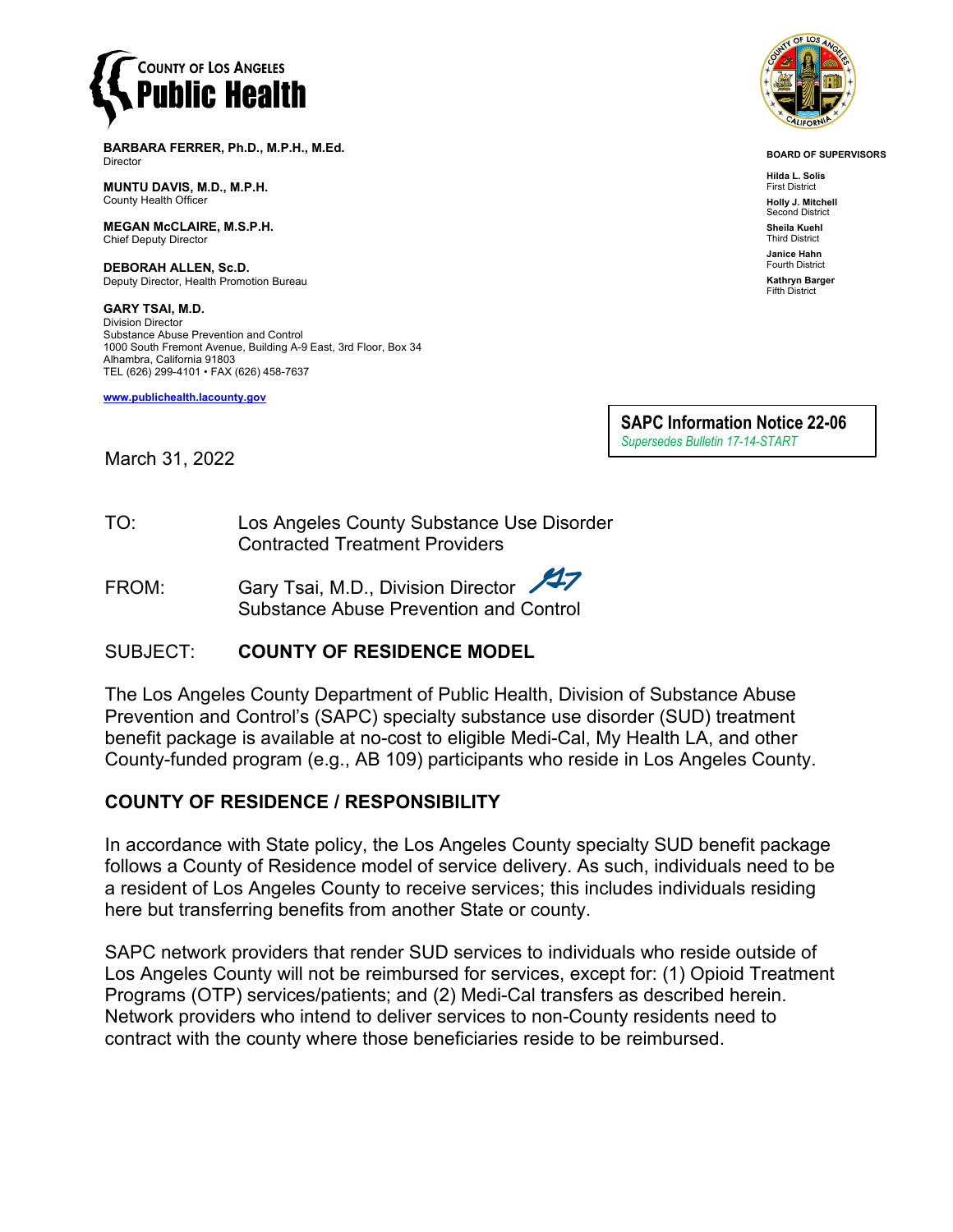SAPC Information Notice 22-06 March 31, 2022 Page 2 of 3

# **NETWORK PROVIDER RESPONSIBILITIES**

If a new referral patient does not reside in Los Angeles County and does not intend to move, they need to be referred to a provider in their county of residence. Similarly, if an existing patient moves out of Los Angeles County, they should be referred to a provider in their new county of residence. Providers should use the county of residence beneficiary access line to identify the appropriate provider, which is available at: [https://www.dhcs.ca.gov/services/medi-cal/Pages/CountyOffices.aspx.](https://www.dhcs.ca.gov/services/medi-cal/Pages/CountyOffices.aspx)

In situations where the individual resides in Los Angeles County and the Medi-Cal benefits are assigned to another county, Network Providers **must not deny** the patient treatment services if they meet for medically necessity. Admission cannot be delayed or denied for eligible (e.g., Medi-Cal, My Health LA, AB 109) Los Angeles County residents due to an incomplete or pending application and/or while Medi-Cal benefits are assigned to another county.

It is the Network Provider's responsibility to facilitate the process of initiating, completing, transferring, or renewing Medi-Cal and My Health LA applications with potential and current patients using the Care Coordination benefit, as applicable, throughout the SUD treatment process. Under the "Pending Medi-Cal Enrollment and Transfer Allowance", providers may receive reimbursement for medically necessary SUD treatment services up to and not to exceed thirty (30) calendar days from the admission date, one time per patient, per fiscal year. This is intended to ensure that the SAPC treatment provider network does not deny admission and provision of SUD treatment services for patients presumed to meet the eligibility criteria for Medi-Cal.

The *Provider Manual for Substance Use Disorder Treatment Services* includes additional guidance on claims reimbursement while a Medi-Cal or My Health LA application or transfer is pending.

### **OTP COURTESY DOSING**

### **Beneficiaries Traveling outside of Los Angeles County**

OTP patients who are Los Angeles County Medi-Cal beneficiaries and have traveled outside of the county for business or leisure, and who do not qualify for, or are unable to secure enough take-home doses for the trip duration, are eligible for courtesy dosing of methadone and buprenorphine for up to 30 days at a site located in their destination. Network Providers shall work with the visited provider and establish a courtesy dosing order which is signed by the medical director or program physician, and at minimum outlines the dose, duration, and any other special instructions, such as take-home doses. Compliance with relevant Title 9 regulations is required. These services must be entered into Sage, SAPC's electronic health record, with a documented note that services occurred at an out of county facility. The two providers are responsible for establishing and transferring payment.